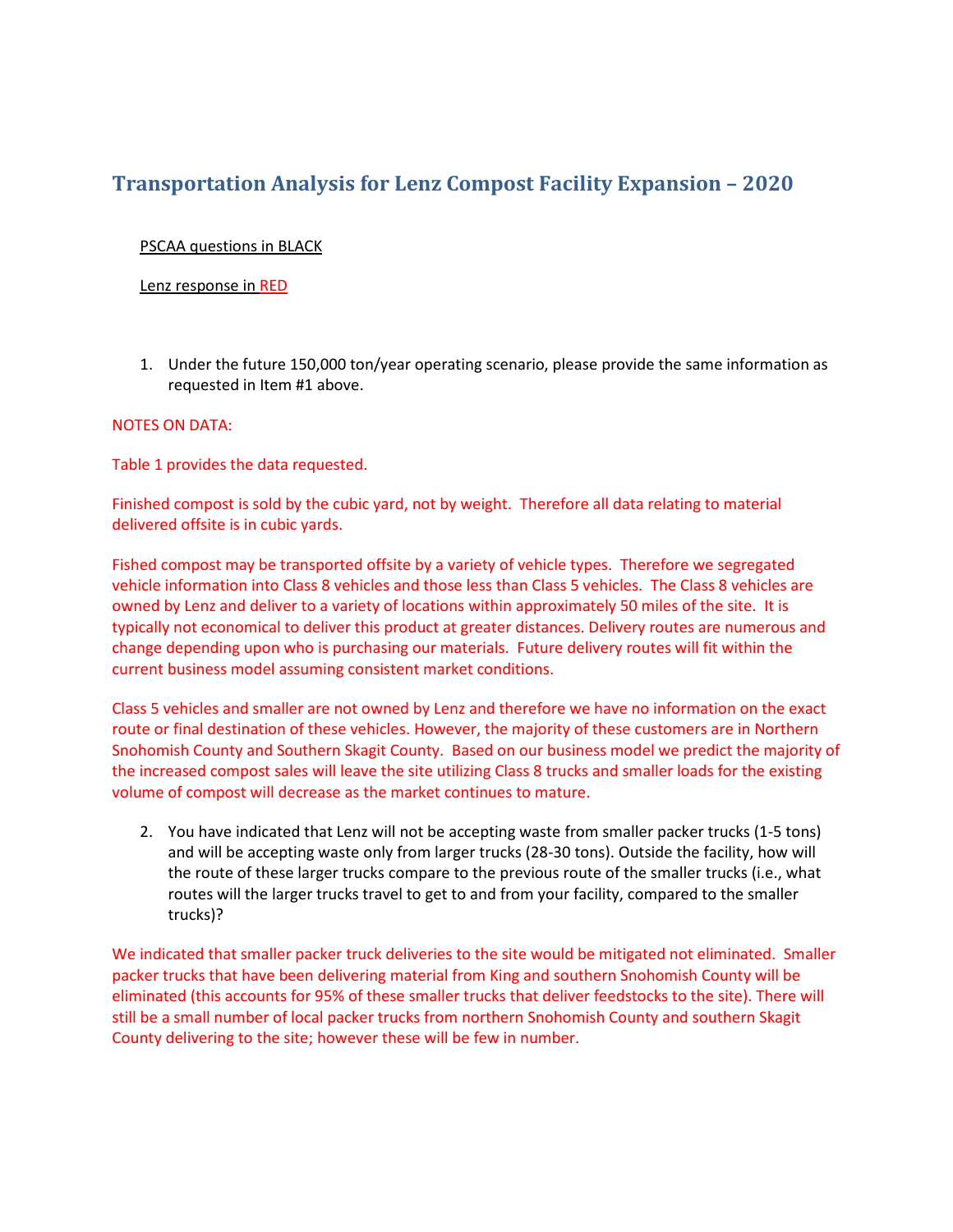3. Where will the displaced small trucks be traveling to and from (outside the facility) under the future 150,000 ton per year operating scenario? Where will the smaller trucks be taking their waste to?

As mentioned previously, the small packer trucks are not owned by Lenz so we do not have this information.